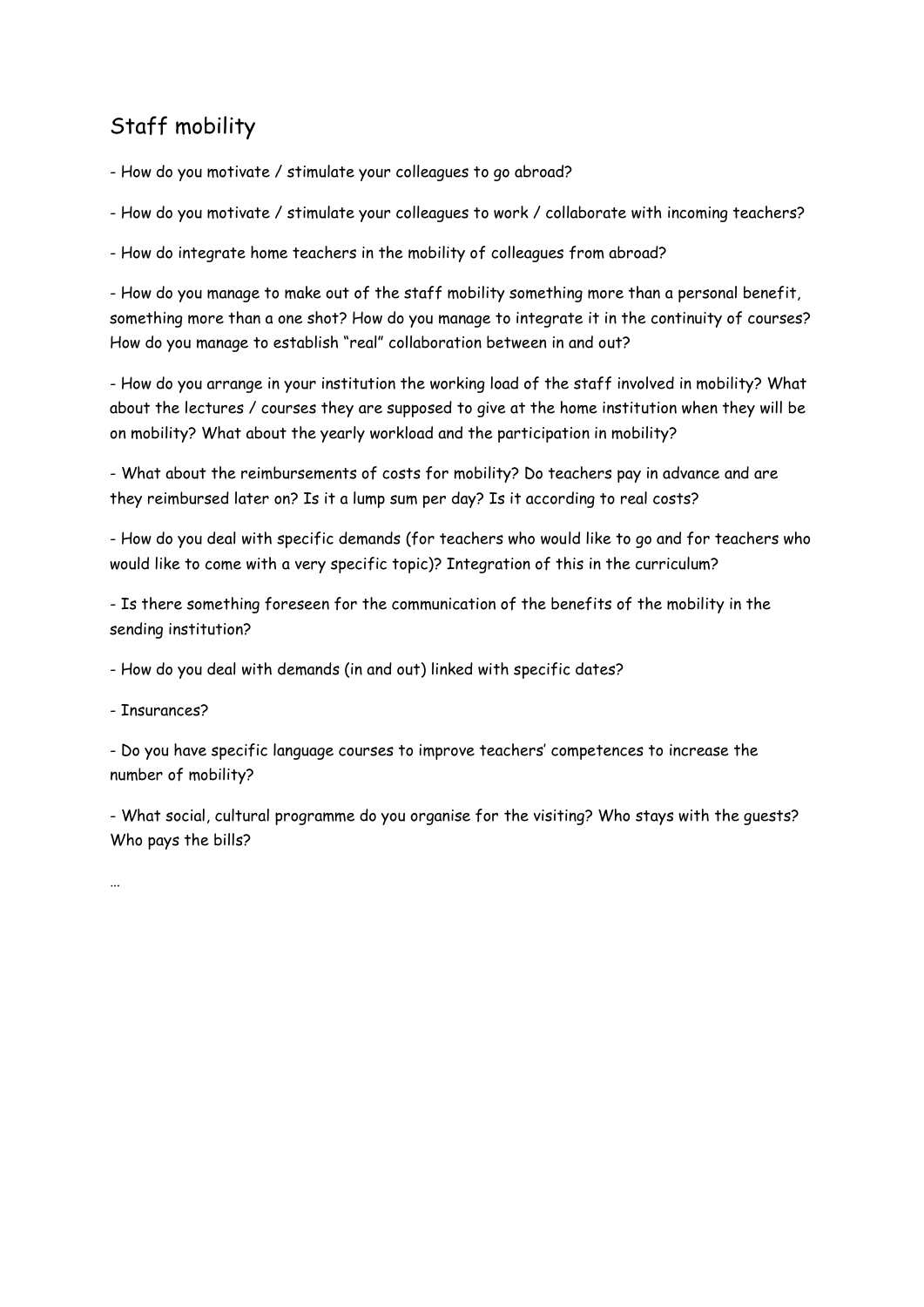## Student mobility

- How do you inform students about the possibilities of mobility?

- How do you prepare students for mobility? How do you prepare students for the integration in the host institution?

- What do you do when students return home? Do you organise something where they can communicate about their experience of mobility? How?

- Do your students select only one institution or several? How do you decide who goes where? Criteria?

- (How) do you know keep contact with the students when they are abroad?

- How do you organise the learning agreements for the incoming students? How do you deal with the demands for changes in the learning agreement during the semester?

- How difficult is it to recognize the different courses offered in the host institution? Should it be exactly the same title and contents as in the home institution?

- What about accommodation? Do you offer something, help, information? What do you expect for your students? What do they expect from the host institution?

## - Insurances?

- How do you cope with students who don't want many ECTS credits because they are writing their bachelor / master thesis or for some other reason?

- …